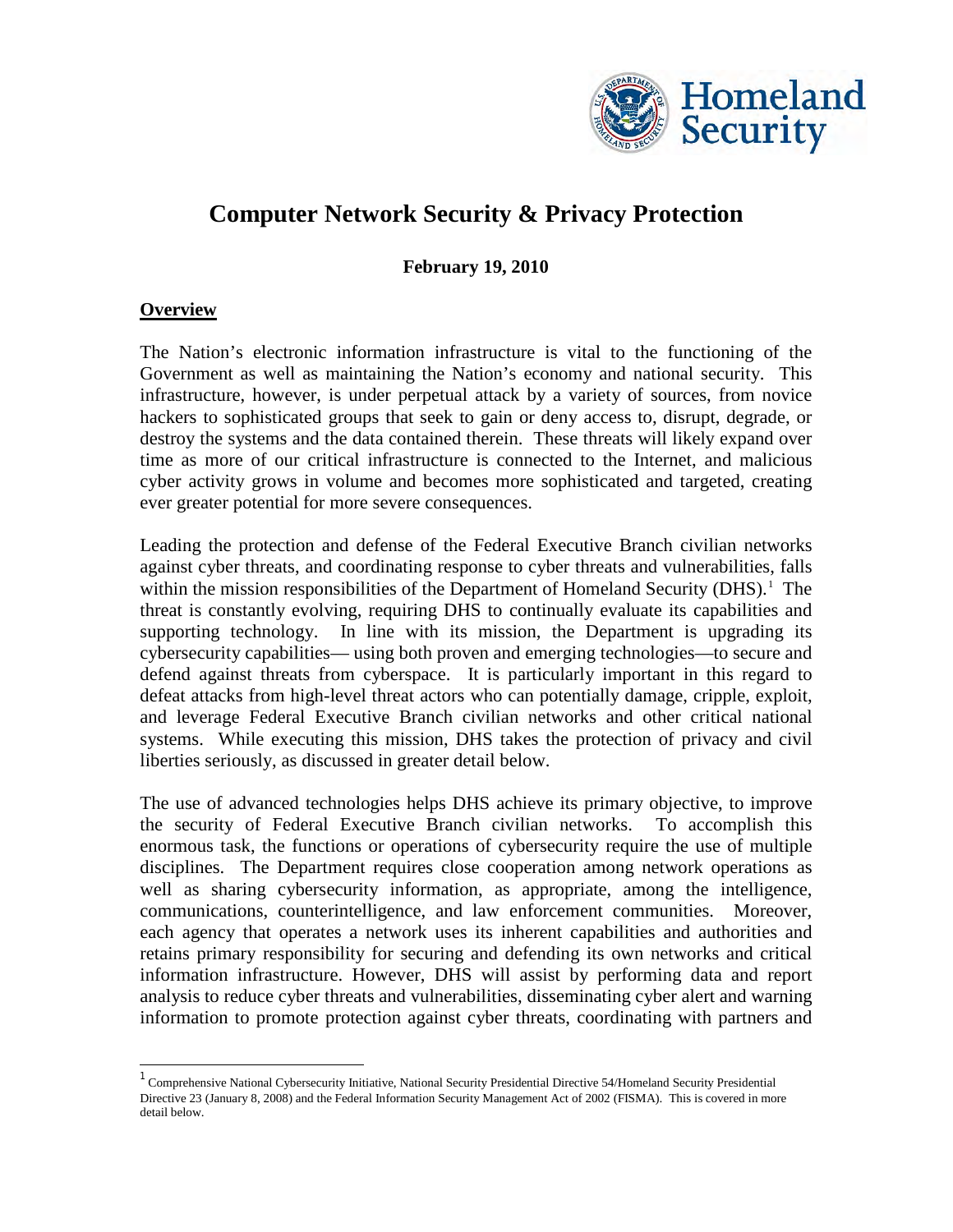customers to attain shared cyber situational awareness, and providing response and recovery support.

The governing statutory authorities for this mission are the Homeland Security Act of 2002 (HSA) and the Federal Information Security Management Act of 2002 (FISMA). Directives from the President further refine the Department's role. Homeland Security Presidential Directive (HSPD) 5 establishes DHS's incident management responsibilities in the event of a terrorist attack or presidential major disaster or emergency declaration, while HSPD 7 requires DHS to maintain an organization to serve as the focal point for cybersecurity coordination among Federal departments and agencies, State and local governments, the private sector, academia, and international organizations. DHS established the United States Computer Emergency Readiness Team (US-CERT) in 2003, which is identified by the Office of Management and Budget (OMB) to serve under FISMA as the Federal information security incident center to:

- Provide timely technical assistance to operators of agency information systems regarding security incidents, including guidance on detecting and handling information security incidents;
- Compile and analyze data about incidents that threaten information security; and
- Inform operators of agency information systems about current and potential information security threats and vulnerabilities.

National Security Presidential Directive (NSPD) 54/ HSPD 23, which formalized the Comprehensive National Cybersecurity Initiative (CNCI), authorizes DHS, together with OMB, to establish minimum operational standards for Federal Executive Branch civilian networks so that US-CERT can direct the operation and defense of government connections to the Internet.

NSPD 54/HSPD 23, along with critical infrastructure protection authorities under the HSA, empower DHS to lead and coordinate the national effort in the prevention of damage to, protection of, and restoration of computers, electronic communications systems, electronic communication services, wire communication, and electronic communication, including information contained therein, to ensure availability, integrity, authenticity, confidentiality, and non-repudiation is maintained across cyberspace. The Department's intrusion detection and intrusion prevention efforts, called EINSTEIN and described in more detail below, are being implemented pursuant to DHS's role and authorities described above.

With respect to privacy, NSPD 54/HSPD 23 specifically enumerates that CNCI program initiatives, including EINSTEIN, will be implemented in a manner that ensures that the privacy rights and other legal rights of Americans are protected. Since the Directive identified the Secretary of Homeland Security as the lead for the national effort to protect, defend, and reduce vulnerabilities of Federal Executive Branch civilian networks,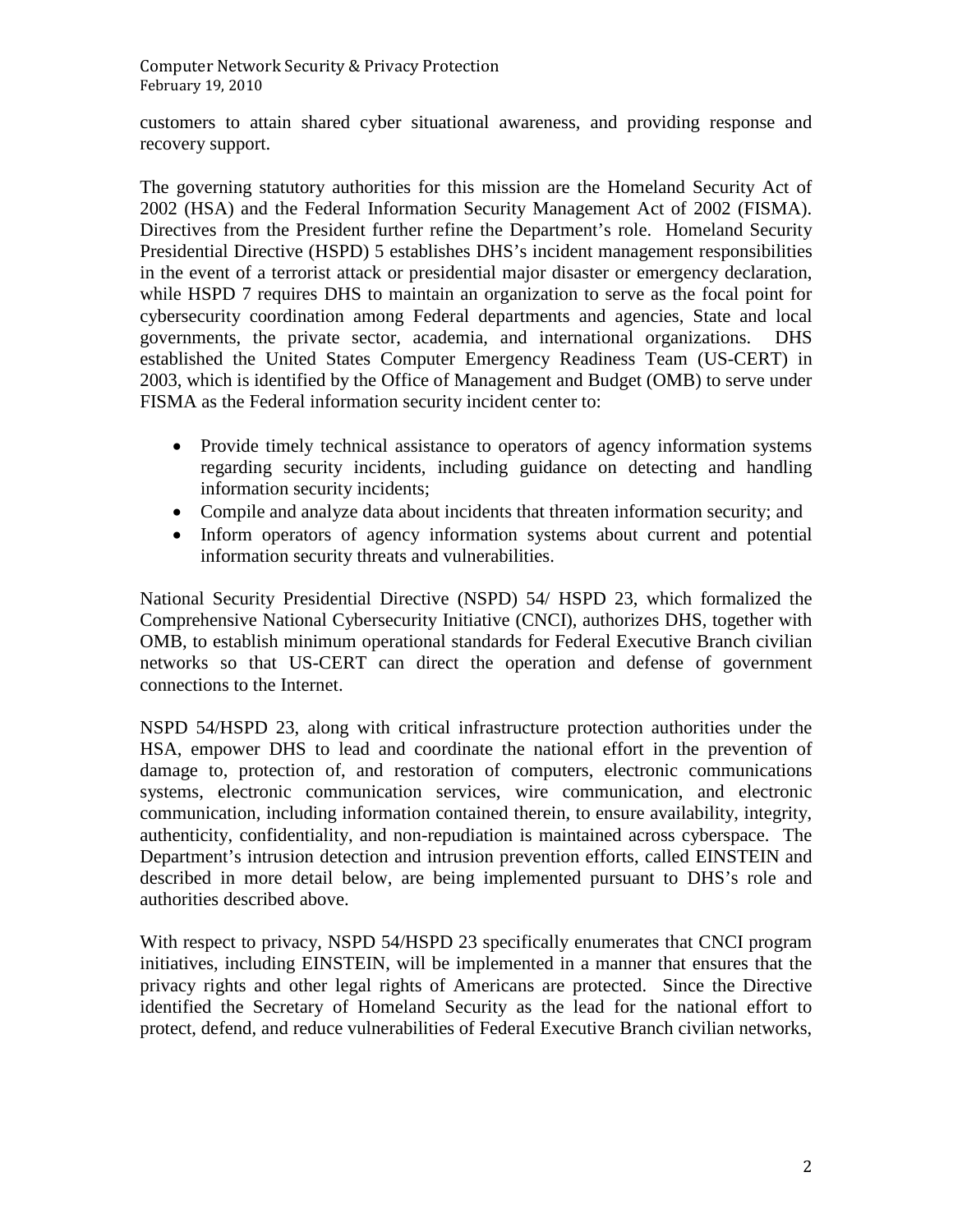the Department's statutorily mandated privacy provisions apply to each of DHS's CNCI activities.<sup>[2](#page-2-0)</sup>

## **Computer Network Security Activities**

Established in 2003 and serving as the Federal information security incident center under FISMA,<sup>[3](#page-2-1)</sup> US-CERT's mission includes: analysis, warning, information sharing, vulnerability reduction, mitigation, and aiding national recovery efforts for critical infrastructure information systems. Operating a 24/7/365 operations center, the US-CERT is the lead entity in the national effort to provide situational awareness and timely and effective technical assistance to operators of Federal Executive Branch civilian information systems regarding information security incidents. This includes providing guidance on detecting and handling information security incidents; compiling and analyzing information about incidents that threaten information security; and informing operators of Department and Agency information systems about current and potential information security threats and vulnerabilities. Additionally, US-CERT provides consolidated intrusion detection, incident analysis, and cyber response capabilities to protect Federal Executive Branch civilian agencies' external access points.

To achieve these mission capabilities, DHS must develop and use new and emerging technologies. The Department uses EINSTEIN, which is part of a "system-of-systems" approach that encompasses the people, processes, and technologies needed to create a front line of defense and to grow the Nation's future capabilities and capacities necessary to respond to new and emerging threats. The first iteration of the EINSTEIN system was developed in 2003. EINSTEIN 1 is a network flow monitor, designed to identify malicious activity through changes in the trends in network traffic. In 2008, DHS incorporated the capabilities of EINSTEIN 1 into a follow-on version that includes a computer network security intrusion detection system (IDS) and that version is called EINSTEIN 2. DHS is currently deploying EINSTEIN 2 to Federal Executive Branch civilian Departments and Agencies.

DHS is installing EINSTEIN capabilities on Federal Executive Branch civilian networks in distinct but interconnected steps. First, consolidation of and applying appropriate protection for external connections is an essential first step in creating an efficient and manageable front line of defense for Federal executive branch civilian networks. This initial phase requires that the Government understand how civilian Departments and Agencies configure their external connections—or Internet access points—and improve security for those connections. The Department is accomplishing this through the CNCI's Trusted Internet Connection (TIC) initiative.

Next, as Departments and Agencies consolidate their Internet connections, DHS is deploying EINSTEIN 2 to TIC locations to monitor incoming and outgoing traffic for

<span id="page-2-0"></span><sup>&</sup>lt;sup>2</sup> The DHS Privacy Office serves as the steward of Section 222 of the Homeland Security Act, the Privacy Act of 1974, the Freedom of Information Act, the E-Government Act of 2002 and the numerous laws, Executive Orders, court decisions and DHS policies

<span id="page-2-1"></span>that protect the collection, use, and disclosure of personal and Departmental information. <sup>3</sup> *See* OMB Memorandum, M-06-19, http://www.whitehouse.gov/omb/memoranda/fy2006/m06-19.pdf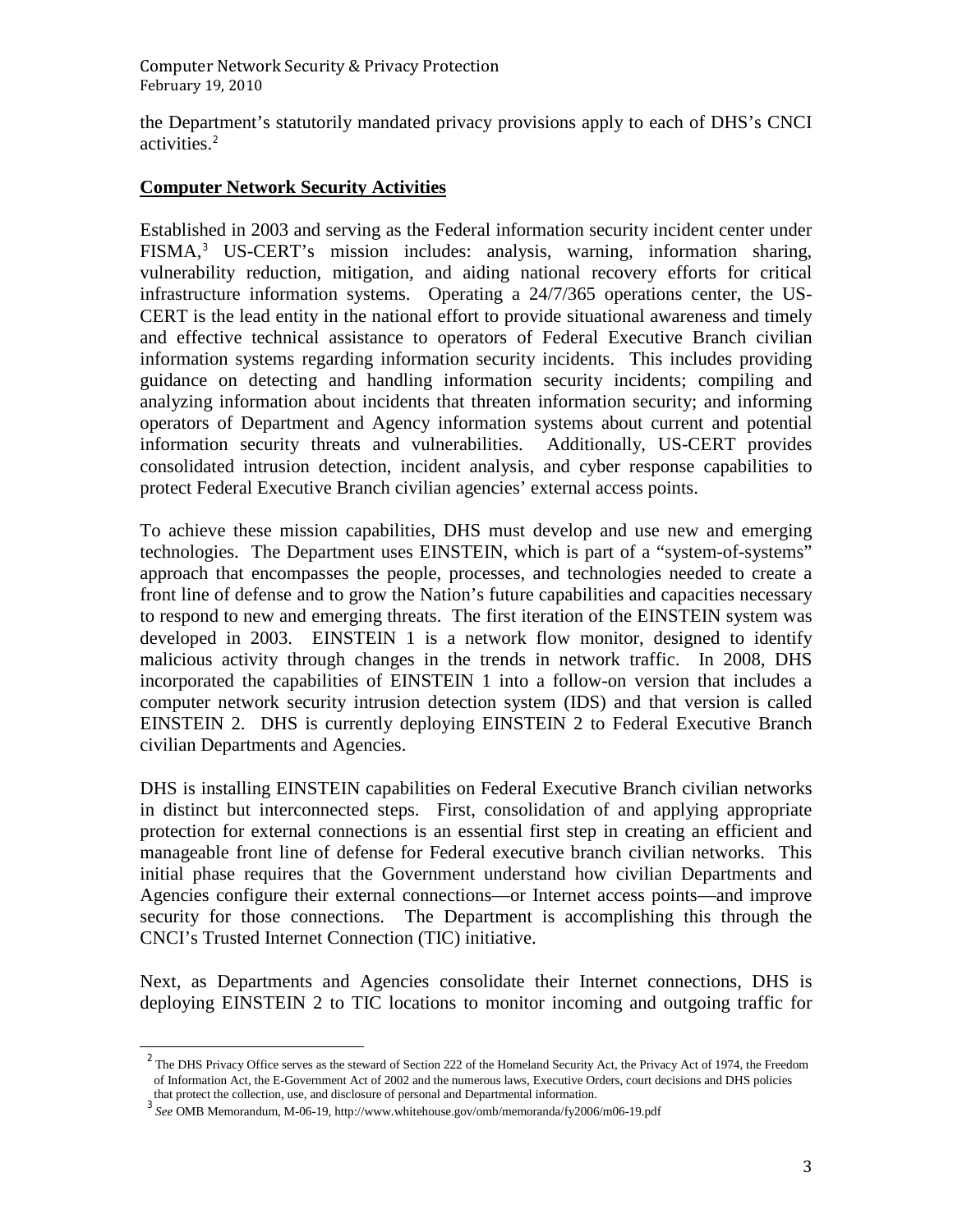malicious activity directed toward the Federal Executive Branch's civilian unclassified computer networks and systems. EINSTEIN 2 allows DHS to more effectively identify malicious cyber activity across Federal Executive Branch civilian networks, improving situational awareness and cybersecurity support to Departments and Agencies.

In addition, DHS is in the concept development and testing stage for an intrusion prevention system. Once this testing phase is over, DHS will identify the best equipment and procedures to support the next stage of the EINSTEIN system, EINSTEIN 3. When fully developed, EINSTEIN 3 will be deployed to protect Federal Executive Branch civilian networks and systems. DHS is still developing its intrusion prevention approach with help from the private sector, the National Security Agency (NSA), and a wide range of other Federal partners. Intrusion prevention systems, in general, are designed to detect and defeat malicious cyber activity prior to entry into systems or networks. The goals of the EINSTEIN system are to provide the government with an early warning system, improved situational awareness of intrusion threats to Federal Executive Branch civilian networks, near real-time identification of malicious activity, and prevention of that malicious activity. The eventual addition of the EINSTEIN 3 capability will provide DHS with the ability to automatically detect malicious activity and disable attempted intrusions before harm is done. The EINSTEIN 3 capability to prevent cyber intrusions will be critical to securing and defending Federal Executive Branch civilian networks and systems.

While all of these activities are happening simultaneously, DHS must also focus on the foundation of network defense – the human component. The Department's cybersecurity workforce is a critical element in its ability to effectively secure cyber systems against the continually evolving cyber threat. For this reason, the Department is developing plans with interagency partners to ensure the availability of an abundant, qualified cyber workforce with the knowledge, skills, and operational know-how to solve complex cybersecurity problems.

As has been underscored by Secretary Napolitano, securing the Nation's cyber networks also requires active dialogue and collaboration between the public and private sectors. The need for private industry to become more involved in developing comprehensive, game-changing, innovative solutions that improve and expand upon our current capabilities to protect, detect, and respond to cyber incidents cannot be overemphasized. DHS is working with industry to find technical, end-to-end solutions that will help protect the Federal Executive Branch's civilian networks, and facilitate cybersecurity improvements affecting the private sector. All of these efforts are building a greater national capacity and capability in cybersecurity.

# **Deploying the EINSTEIN 2 Intrusion Detection System**

All Federal Executive Branch civilian agencies are required to participate in the use of the EINSTEIN 2 intrusion detection system, in accordance with the OMB November 20, 2007, Memorandum M-08-05, Implementation of Trusted Internet Connections. EINSTEIN 2 is a commercial off-the-shelf intrusion detection system. It only monitors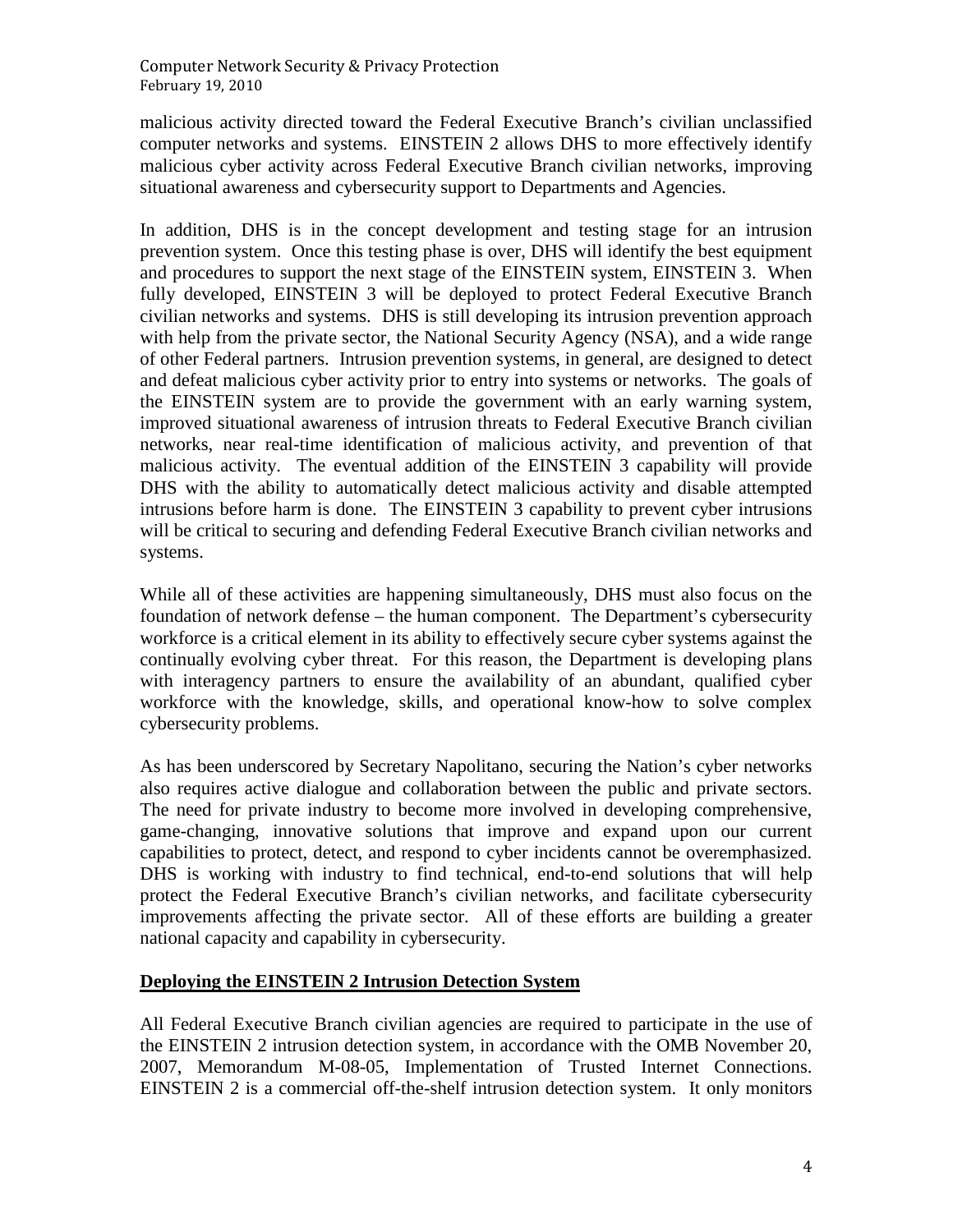Internet and network traffic originating from, or intended for, Federal Executive Branch civilian government networks. It does not monitor traffic on internal Agency networks nor does it monitor commercial or private traffic traversing the public Internet. As emphasized in the EINSTEIN 2 Privacy Impact Assessment (PIA), "E[INSTEIN] 2 passively observes network traffic to and from participating Federal executive agencies' networks."[4](#page-4-0)

Such traffic flows to an EINSTEIN sensor either through an authorized Networx Managed Trusted Internet Protocol Service (MTIPS) Internet Service Provider (ISP) TIC location or a TIC location run by an authorized Federal Executive Branch civilian Department or Agency.<sup>[5](#page-4-1)</sup> Mechanisms are in place under either deployment option to ensure that only data traveling to and from Federal Executive Branch civilian networks is routed through EINSTEIN. Both options require the relevant Department or Agency to identify a set range of Internet Protocol (IP) addresses that are used in its network. The Department or Agency will work with its ISP to ensure that only data addressed to or from that Federal network is routed through to the EINSTEIN system.

#### **Managed Trusted Internet Protocol Service**

With respect to a Department or Agency that contracts with a Networx ISP for MTIPS, the contract contains a provision requiring the ISP to ensure that only data routed to or from the Department or Agency's IP addresses are sent to the EINSTEIN system. Specifically, the ISP's General Services Administration (GSA) Networx MTIPS Statement of Work (SoW) provides that:

"…traffic collection and distribution supports the transport of Government-only IP traffic between Agency Enterprise WANs and TIC Portals…. The TIC Portal…monitoring and management systems shall be dedicated to the management and monitoring of the subscribing Agencies hosted by the contractor's portal and shall be isolated from commercial customers."*[6](#page-4-2)*

The ISP further confirms its responsibility to isolate government traffic from that of its commercial customers through a Memorandum of Agreement (MOA) executed with DHS, which references the SoW provisions. A Department or Agency that is using Networx MTIPS also has an MOA with DHS. Pursuant to this MOA, the Department or Agency is responsible for ensuring, in conjunction with the MTIPS provider, that only Department or Agency IP traffic is routed through the EINSTEIN sensor.

#### **Trusted Internet Connection**

Similar to Departments and Agencies that utilize Networx MTIPS, those using a TIC will already have a contractual relationship in place with their ISP, usually a Networx ISP. Pursuant to that relationship, the ISP, in its ordinary course of business, will use routing tables to ensure that only traffic intended for the Department or Agency's IP addresses is routed to the Department or Agency's networks. And the Department or Agency remains responsible for ensuring that only traffic intended for, or originating from, that Department or Agency is routed through the EINSTEIN sensor.

<span id="page-4-0"></span><sup>4</sup> http://www.dhs.gov/xlibrary/assets/privacy/privacy\_pia\_Einstein2.pdf

<span id="page-4-1"></span> $^5$  The following two sections discuss MTIPS and TIC in greater detail.

<span id="page-4-2"></span> $^6$ http://www.gsa.gov/gsa/cm\_attachments/GSA\_DOCUMENT/Managed%20Trusted%20Internet%20Protocol%20Service\_ REDACTED-Final\_R2-z96W\_0Z5RDZ-i34K-pR.pdf and

http://www.gsa.gov/Portal/gsa/ep/programView.do?pageTypeId=17112&ooid=16100&programPage=%2Fep%2Fprogram%2Fgsa Document.jsp&programId=15914&channelId=-24762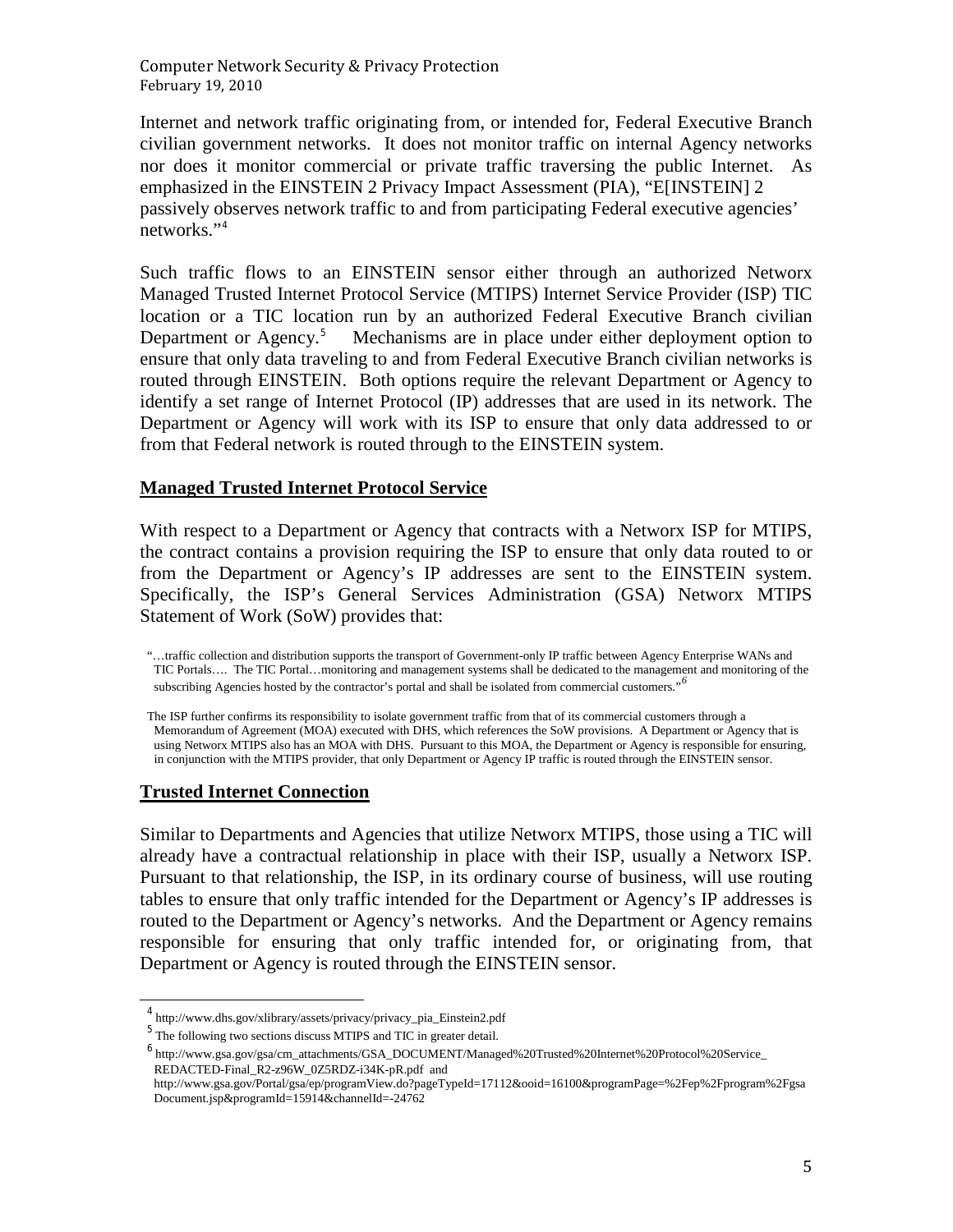Since EINSTEIN collects network flow information for all traffic traversing a sensor, if, in a rare case the required contractual routing protections fail, in the normal course only network flow information associated with the improperly routed traffic would be collected. This mechanism minimizes the possibility of capturing or releasing Personally Identifiable Information (PII). If improperly routed network traffic matched a pattern of known malicious activity an alert would be triggered. In the event of an alert, and upon further inspection and investigation with the Department or Agency receiving the incorrectly routed traffic, a US-CERT analyst would be able to identify an incorrectly routed traffic error. US-CERT would then work with NCSD's Network Security Deployment and Federal Network Security branches, the relevant Department or Agency, the ISP and, if necessary, the MTIPS vendor, to remedy the routing problem. In the unlikely event that an ISP's routing tables mistakenly assign a government IP address to a commercial client, a routing loop would result. The routing loop would cause errors and break the commercial customer's connection. When the ISP detects the routing loop or the customer reports its broken connections to the ISP, the ISP would correct the error in its ordinary course of business.

## **EINSTEIN Collection Procedures**

As previously noted, individual Federal Executive Branch civilian agencies must monitor their networks and systems and the traffic that flows to and from those systems under authority from FISMA. US-CERT assists those agencies by monitoring the traffic flow in order to provide incident analysis, warning, information sharing, vulnerability reduction, mitigation, and aiding national recovery efforts for critical infrastructure information systems. EINSTEIN 2 employs signatures to detect and alert against known computer security threats and vulnerabilities. Signatures are specific patterns of network traffic that detect known specific malicious traffic or activity. The purpose of these signatures is to detect malicious activity directed toward Federal Executive Branch civilian networks.

US-CERT uses indicators of malicious activities to create signatures for inclusion in EINSTEIN 2's intrusion detection capabilities. All signatures are reviewed by the US-CERT in accordance with its signature review process before being employed. Signatures are derived from numerous sources, such as commercially or publicly available computer security information, incidents reported to the US-CERT, information from our Federal partners, and independent in-depth analysis by the US-CERT.

#### **Department and Agency EINSTEIN Deployment and Privacy Protection Requirements**

Developing and implementing the technical solutions necessary to secure the Federal Executive Branch civilian networks and systems is complicated and requires sophisticated technology. At the same time, these solutions must ensure the continued protection of civil rights/civil liberties and privacy. DHS, the White House, and all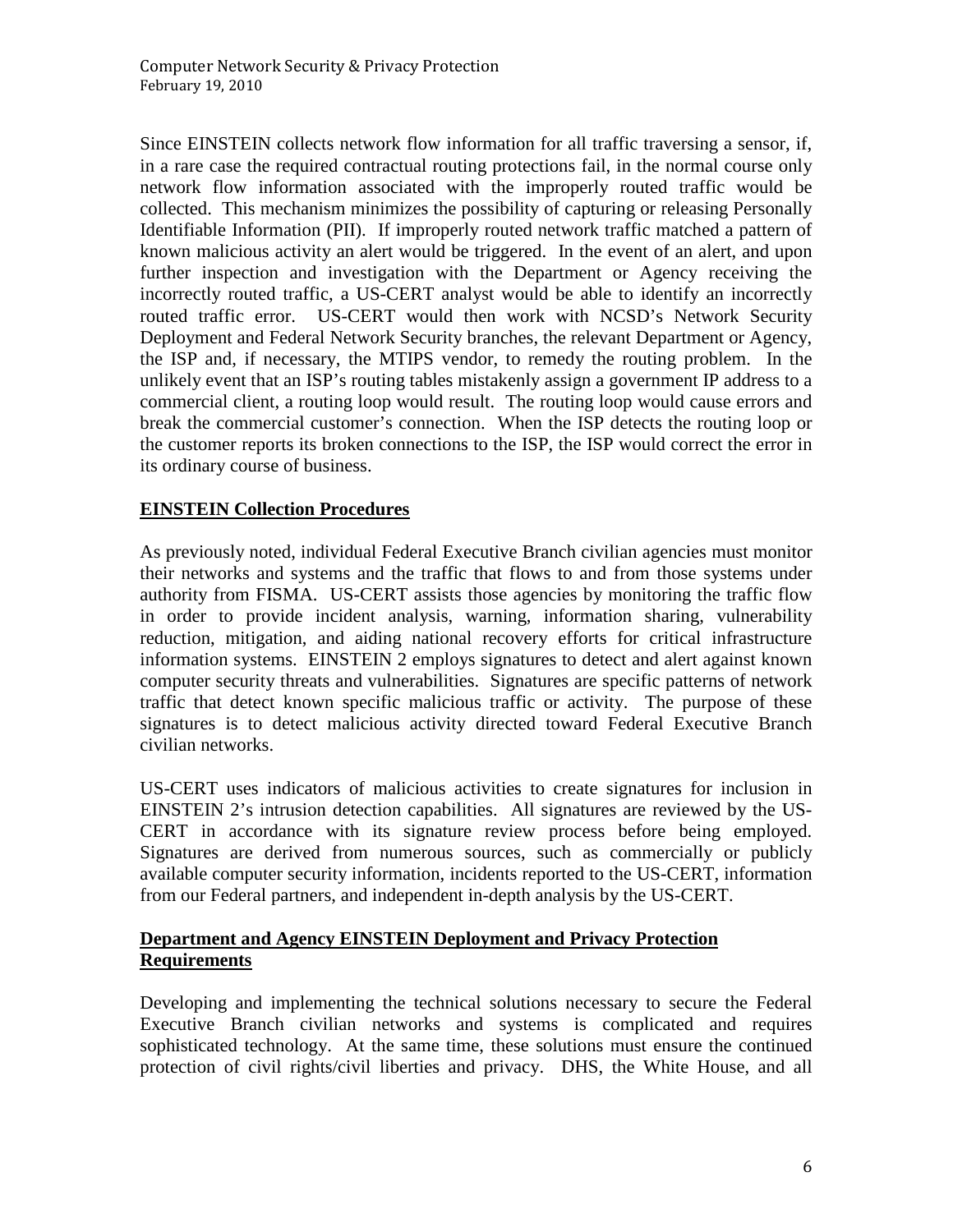Federal Executive Branch civilian Departments and Agencies take such protections very seriously.

Accordingly, DHS and its partners have taken decisive steps to incorporate civil liberties and privacy protections as they add, upgrade, and build upon existing defensive cybersecurity capabilities. Each iteration of EINSTEIN incorporates civil liberties and privacy protections into the operating procedures and the architectural engineering development and deployment schedule. In addition, cybersecurity personnel receive specific training on the protection of privacy and other civil rights and civil liberties as they relate to computer network security operations and activities. As an added layer of protection, DHS established an Oversight and Compliance Officer within the Office of the Assistant Secretary for Cybersecurity and Communications. This officer's primary functions are to: monitor the EINSTEIN program; provide specifically tailored privacy cybersecurity training; and to provide information oversight and compliance. DHS's Chief Privacy Officer is part of the development team and conducts privacy impact assessments on aspects of the EINSTEIN system that warrant such review. In this regard, the DHS Chief Privacy Officer is reviewing all components of the EINSTEIN system to determine which elements require a PIA, and will publish as much of the privacy analysis as possible, consistent with security classification.

In addition, the Chief Privacy Officer provides privacy training and oversight to US-CERT personnel and the maintenance personnel of the EINSTEIN system. Furthermore, the DHS Office for Civil Rights and Civil Liberties (CRCL) is reviewing the EINSTEIN system; how it is operated by NCSD; and, providing advice to NCSD on how enhanced cybersecurity efforts may be conducted in a manner consistent with civil rights and civil liberties. Finally, US-CERT operates the EINSTEIN system and follows required operational privacy protection procedures that augment the architectural engineering protections.

### *EINSTEIN Privacy Impact Assessments*

The PIAs for EINSTEIN 1 and EINSTEIN 2 are publicly available at www.dhs.gov/privacy. Departments and Agencies are responsible for publishing PIAs when they collect information from the public using technology owned and operated by that Department or Agency. EINSTEIN is a DHS owned and operated system and, as such, the Department has a PIA for the EINSTEIN system published on the DHS Privacy Office website. According to the PIA, the information that is transmitted to or from the Department or Agency is copied and routed through the EINSTEIN 2 intrusion detection sensor. The DHS EINSTEIN 2 PIA informs the public that DHS receives copies of the original network flow data transmitted to or from those Departments or Agencies that participate in the EINSTEIN 2 program and uses commercially available tools to analyze the data for anomalous or malicious activity. Additionally, DHS only retains and reviews data that is associated with known anomalous indicators that triggers an alert on the intrusion detection system.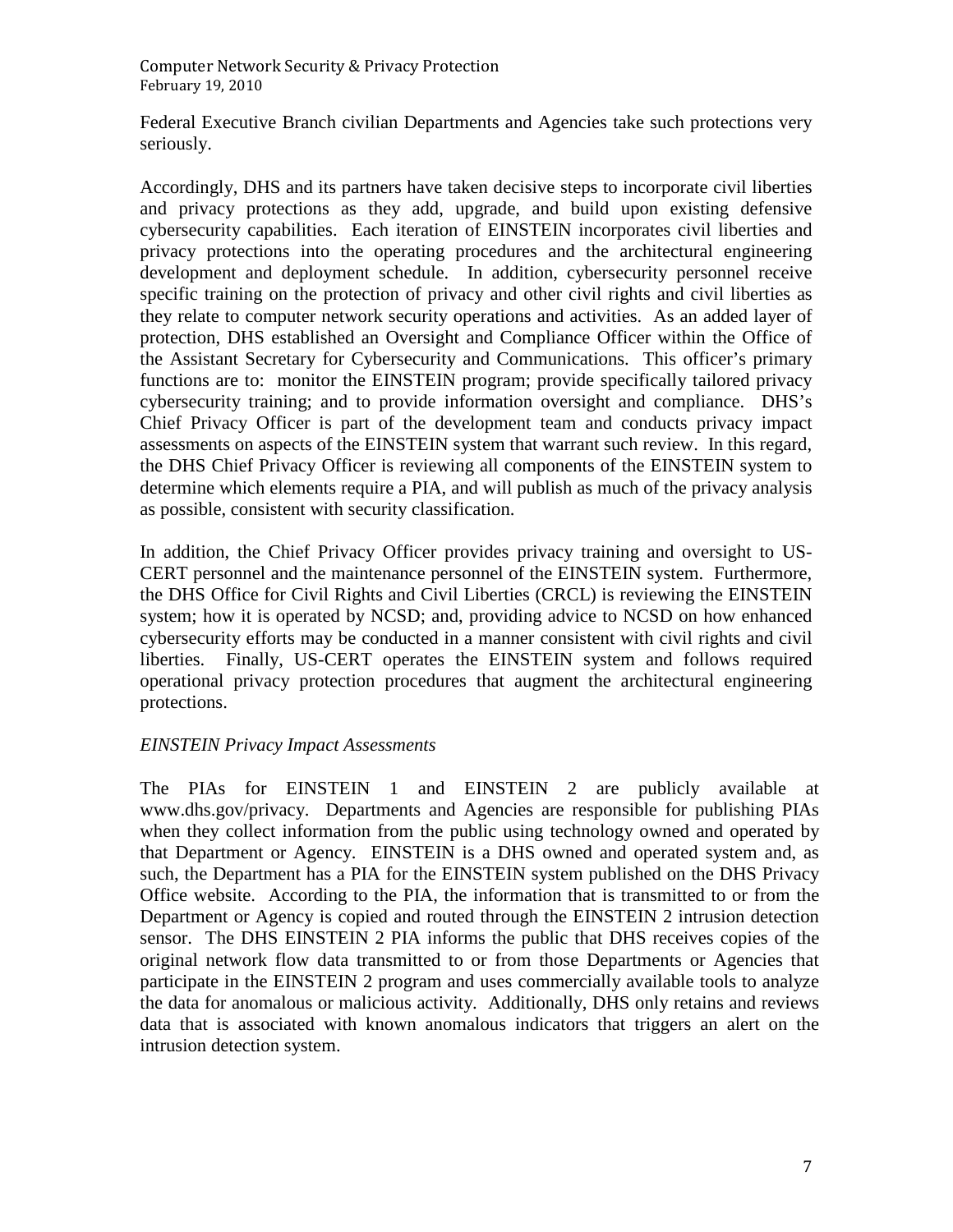#### *Individual Department and Agency Requirements and Responsibilities*

As part of enrolling in EINSTEIN 2, each Department or Agency is required to certify that it has implemented procedures to provide appropriate notice to its employees that by using government-owned information systems the employees acknowledge and consents to the monitoring, interception, and search of their communications transiting through or stored on those systems. These procedures, which include computer-user agreements, log-on banners, and computer-training programs,<sup> $7$ </sup> ensure that employees are fully informed about the security monitoring in place and that they have no expectation of privacy in their use of these government systems.

Additionally, under OMB Memorandum, M-05-04, Policies for Federal Agency Public Websites (December 17, 2004), Departments and Agencies are required to post their privacy policy information on their websites. This is to inform visitors how they manage and use the information transmitted to their websites and how it may be used and shared with law enforcement.

#### *Information Handling*

#### Department & Agency Specialized Handling Requirements

Other Federal Departments or Agencies can better speak about what they do to protect information transmitted to or from their systems. However, Federal Executive Branch civilian Departments and Agencies using the EINSTEIN services must notify US-CERT in writing of any special information handling or security requirements arising from law applicable to their Department or Agency information. They must also coordinate with US-CERT's points of contact to institute appropriate safeguards for data that will be monitored by the EINSTEIN 2 intrusion detection system.

#### Retention of PII

Currently, US-CERT is working with the DHS Under Secretary for Management's Senior Records Officer to have the National Archive and Records Administration approve a general records schedule for the information handled by the EINSTEIN 2 system. Moreover, the Department is proposing to retain this information for the shortest amount of time that is operationally relevant.

As for the retention of PII<sup>[8](#page-7-1)</sup>, US-CERT has procedures in place to ensure that PII will be deleted in a timely fashion, to the maximum extent possible. Information captured in a computer network security vulnerability alert is initially examined to determine if there is any information present that could potentially contain PII. US-CERT minimizes PII information to only what is needed for analysis. If a determination is made that retention of PII is needed, then further analysis is required. If it is then found that the computer

<span id="page-7-0"></span><sup>&</sup>lt;sup>7</sup> Memorandum, Department of Justice, Office of Legal Counsel, Subject: Legal Issues Relating to the Testing, Use, and Deployment of an Intrusion Detection System (EINSTEIN 2.0) to Protect Unclassified Computer Networks in the Executive Branch (December 16, 2008). http://www.usdoj.gov/olc/2009/e2-issues.pdf

<span id="page-7-1"></span> $8$  OMB Memorandum M-07-16,http://www.whitehouse.gov/omb/memoranda/fy2007/m07-16.pdf; OMB Memorandum, M-06-19,http://www.whitehouse.gov/omb/memoranda/fy2006/m06-19.pdf; OMB Memorandum, M-03-22, http://www.whitehouse.gov/omb/memoranda\_m03-22/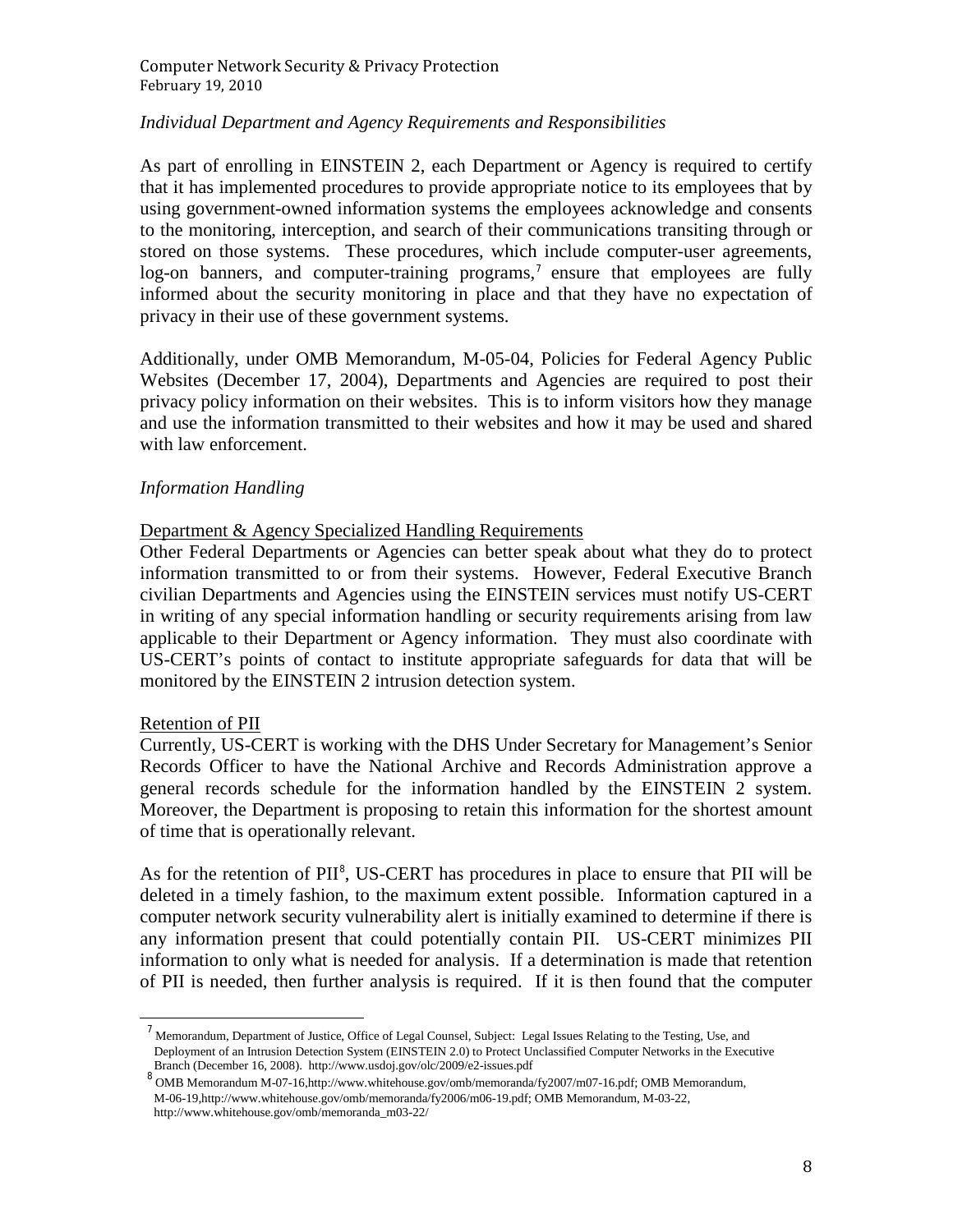network security vulnerability information contains information that either by itself or in combination with other information directly links to an individual, then it is documented that PII has been collected. It must be emphasized that PII will only be included in a computer network security vulnerability product if it is directly necessary to an understanding of the underlying vulnerability threat information. Sharing of that information will be made in strict accordance with the applicable laws and procedures.

#### System of Record Notice (SORN)

The DHS will continue to comply with the Privacy Act of 1974 and applicable system of records notices for those initiatives under its responsibility. Currently, the US-CERT does not retrieve any information from its databases using any personal identifier. Accordingly, no system of records notice has been required.

#### Dissemination of Information

US-CERT provides a service that allows each participating Federal Executive Branch civilian Department or Agency to access its own specific EINSTEIN 2 flow records, but not the flow records of other participating Departments. US-CERT shares the processed computer network information collected through EINSTEIN 2, pursuant to executed MOAs, with the specific Agency on whose network the malicious activity was discovered.

Federal Executive Branch civilian Departments and Agencies are also able to obtain access to a secured US-CERT website that contains trend and summary information on computer network security. This information is based in part on EINSTEIN 2 information, but does not contain any PII obtained through EINSTEIN 2 that is not necessary to understand a given security incident. Data received through EINSTEIN is used to provide detection and mitigation strategies to its customers through US-CERT's products. To date, there has not been a product prepared and released by the US-CERT that has contained PII, meaning information that could be specifically identified or linked to a specific individual.

The US-CERT is a computer network defense and security organization that is responsible for increasing the security of Federal Executive Branch civilian networks, not conducting investigations or obtaining attribution for a particular event. Computer network security is, however, accomplished using multiple disciplines to secure the Federal network, with some support provided by law enforcement, intelligence, and other agencies. These other agencies are notified when a computer network event occurs that falls within their responsibility. US-CERT works with that entity when an event has occurred and provides them with contact information so they can coordinate directly with the affected participating Federal Department or Agency.

#### **Oversight & Compliance**

The DHS Privacy Office is the first statutorily required Privacy Office at any Federal Department or Agency; its mission is to minimize the impact on the individual's privacy, particularly the individual's personal information, while achieving the mission of DHS.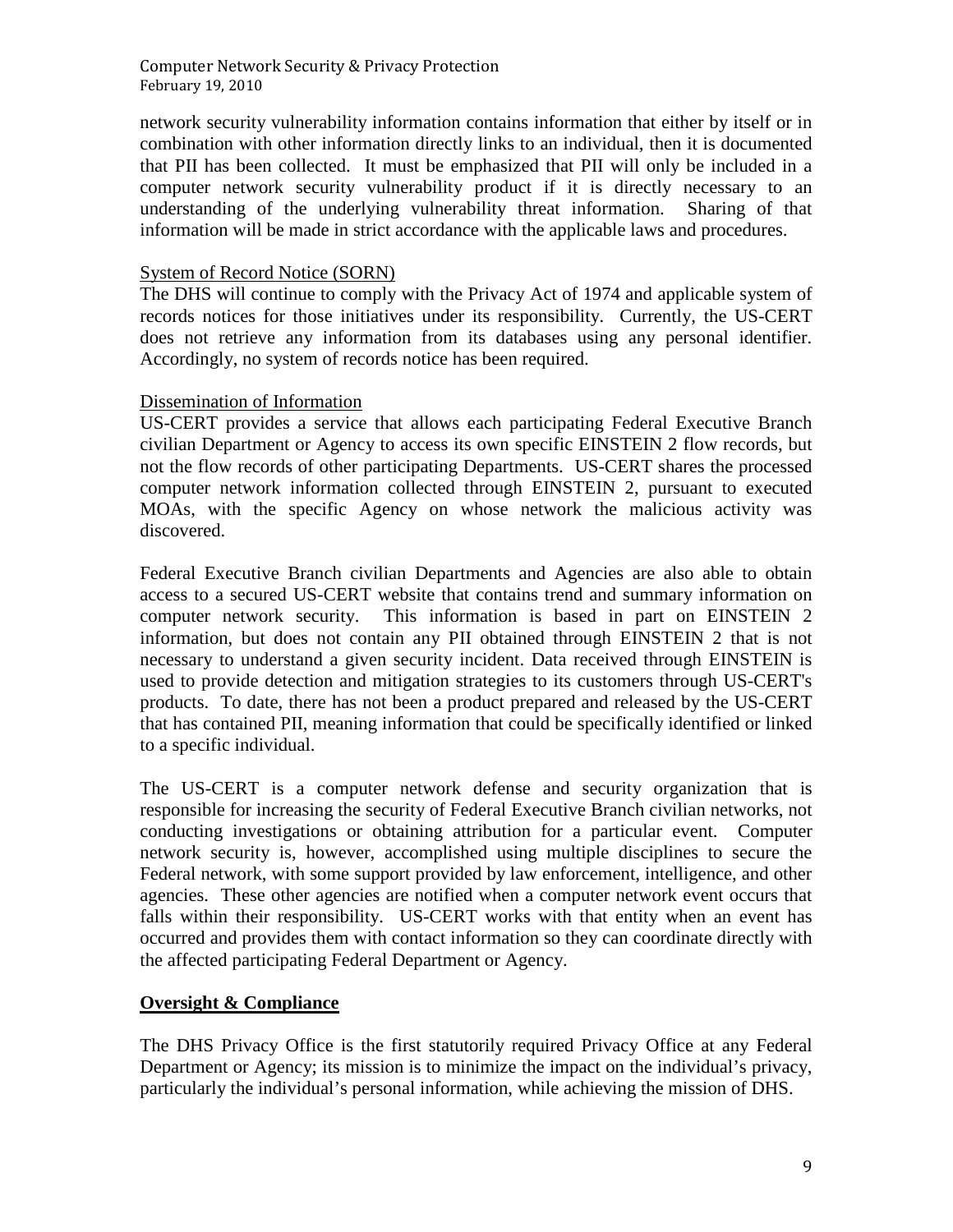The DHS Privacy Office serves as the steward of Section 222 of the HSA, the Privacy Act of 1974, the Freedom of Information Act, the E-Government Act of 2002 and the numerous laws, Executive Orders, court decisions and Department policies that protect the collection, use, and disclosure of personal and Departmental information.

In this role, the DHS Privacy Office has authority to investigate and have access to all materials to make such investigations and reports, as it deems necessary, to include the Department's cybersecurity efforts.<sup>[9](#page-9-0)</sup>

The Office of Cybersecurity and Communications (CS&C) established a formal Oversight & Compliance Officer, formally a senior policy strategist, to oversee all information handling requirements, policies, and procedures, including those, which protect privacy, and civil rights and civil liberties. This official fulfills this responsibility by auditing and inspecting the activities of the EINSTEIN program —as well as other information practices—to ensure functions are executed in conformance with legal and policy objectives. The CS&C official is also available to consult with DHS components as a subject matter expert in planning and executing cybersecurity activities that touch upon privacy and information handling. Moreover, the official is also the a liaison to the Department's Chief Privacy Office and DHS CR/CL, thus ensuring that privacy, civil rights, and civil liberty concerns are interwoven into all aspects of cybersecurity planning and execution.

## **Privacy Guidelines and Training Materials**

All US-CERT personnel undergo annual privacy protection training from the DHS Privacy Office. In addition, all US-CERT personnel receive specialized training on "Computer Network Security Oversight & Compliance." The specialized training covers the information handling procedures and the limitations of the computer security role, emphasizing that this role is to secure systems and networks and not to investigate events or individuals. The training concludes with lessons learned analyses and situational training exercises.

# **Role of the National Security Agency**

The NSA assists DHS by providing technical assistance where necessary. In addition to NSA's assistance, DHS gained insights from a wide range of Federal and private sector partners to inform the architecture of EINSTEIN both present and future. To be clear, the Department has a strong and positive relationship with the NSA, and the NSA regularly provides information assurance, technical assistance, vulnerability and threat information to other government agencies, a responsibility which is recognized in several Federal statutes including FISMA.

# **Private Sector Participation**

The Department understands that securing the Nation's cyber networks requires active dialogue, collaboration, and teaming between the public and private sectors and is

<span id="page-9-0"></span><sup>9</sup> 6 USC § 142